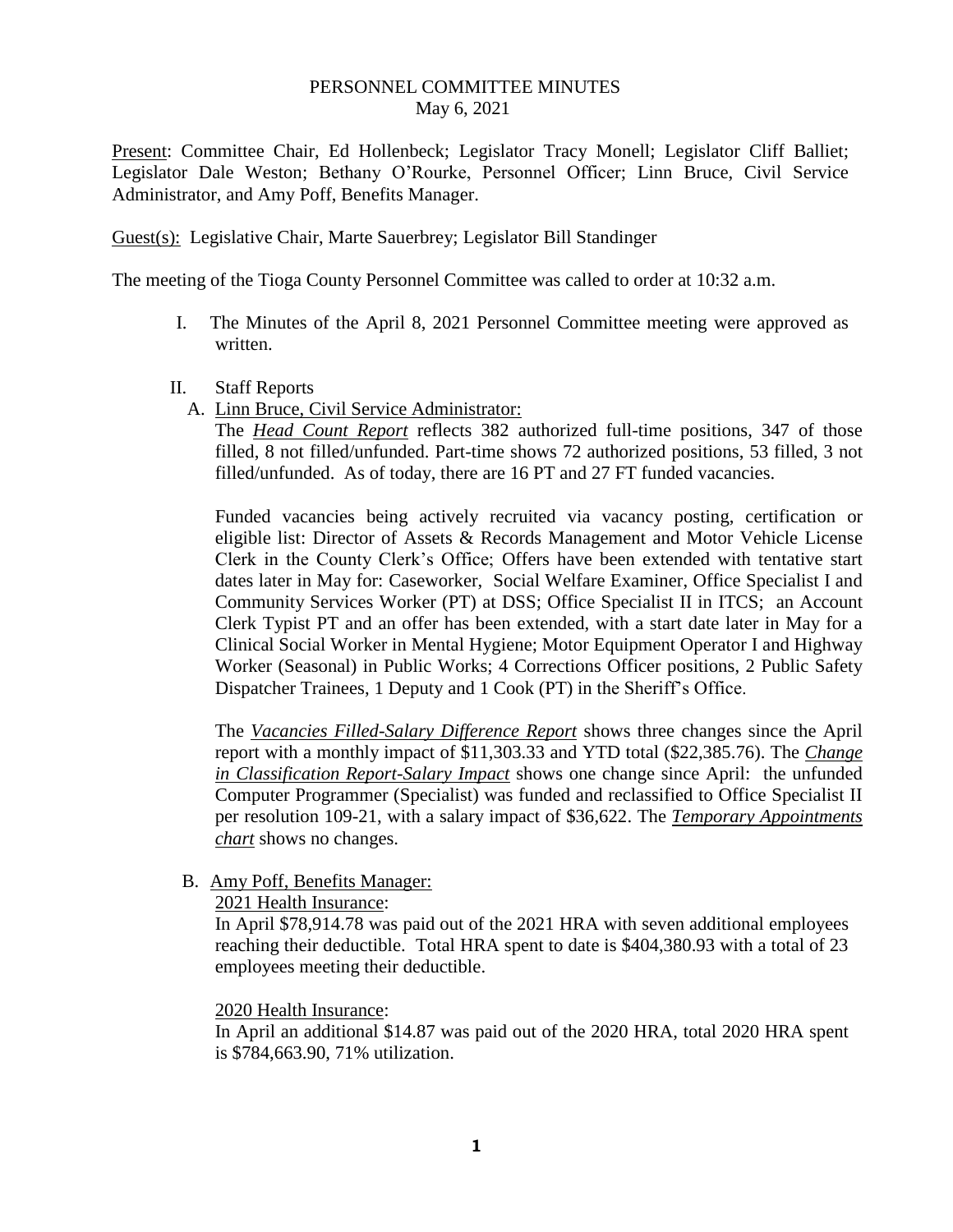Workers' Compensation:

The workers' compensation program ended 2020 with a surplus of \$458,272.59, a Fund Balance of \$1,484,690.20 and a Contributed Reserve of \$3,758,105.67. Local Law No 2 of 2015 established a Contributed Reserve Cap of \$6,000,000 for the Tioga county Self Insurance plan. There is a resolution today to transfer the \$458,272.59 from the Fund Balance to the Contributed Reserve. This will take the contributed reserve up to \$4,216,378.26.

C. Bethany O'Rourke, Personnel Officer

Budget Tracking Report:

 The budget tracking report for April 2021 was distributed for review. We have collected \$330.00 (7.6%) of our projected revenue and spent 30.8% of our appropriations.

## III. Old Business:

CSEA Negotiations:

Negotiations will get started on May  $19<sup>th</sup>$  and  $27<sup>th</sup>$ . We received their proposals earlier this week. The negotiations will be hybrid using both Zoom and in person meetings.

IV. New Business:

TCLEA Negotiations: Deputies requested to begin negotiations. Bethany will discuss the financial parameters with the Legislature this afternoon and also ask for a legislator to volunteer to join the negotiating team.

New computers throughout the office: Doug Camin has indicated that they will be replacing all County computers over the next two years and 56 Main Street will be first.

New Copier: Personnel had a new copier installed about two weeks ago. The cost savings is significant. The monthly bill will go from approximately \$385 per month down to \$87.56.

- V. Resolutions:
	- Amend Employee Handbook: Amend Drug-Free and Alcohol-Free Workplace Policy (Section IV. Personnel Rules; Subsection Q) and Smoking Policy (Section IX. Safety Rules/ Subsection B): Governor Cuomo signed legislation on March 31, 2021 legalizing adult-use cannabis as of April 1, 2021. This resolution amends the policy to add "This shall also include the use or consumption of any Cannabis product." To Section IV and "B. No smokable Cannabis products are allowed in any area" to Section IX.
	- Medicare Advantage Request for Proposal Through Broome County Purchasing Alliance: Broome County will be issuing a Request for Proposal seeking a contract for Medicare Advantage and Prescription Drug Benefit Services for its retirees and has proposed issuing a joint Request for Proposal with other interested municipalities. Tioga County wishes to participate in this joint request for proposals. Tioga County agrees to participate with Broome County and other participating municipalities in a joint request for proposal for Medicare Advantage and Prescription Drug Benefit